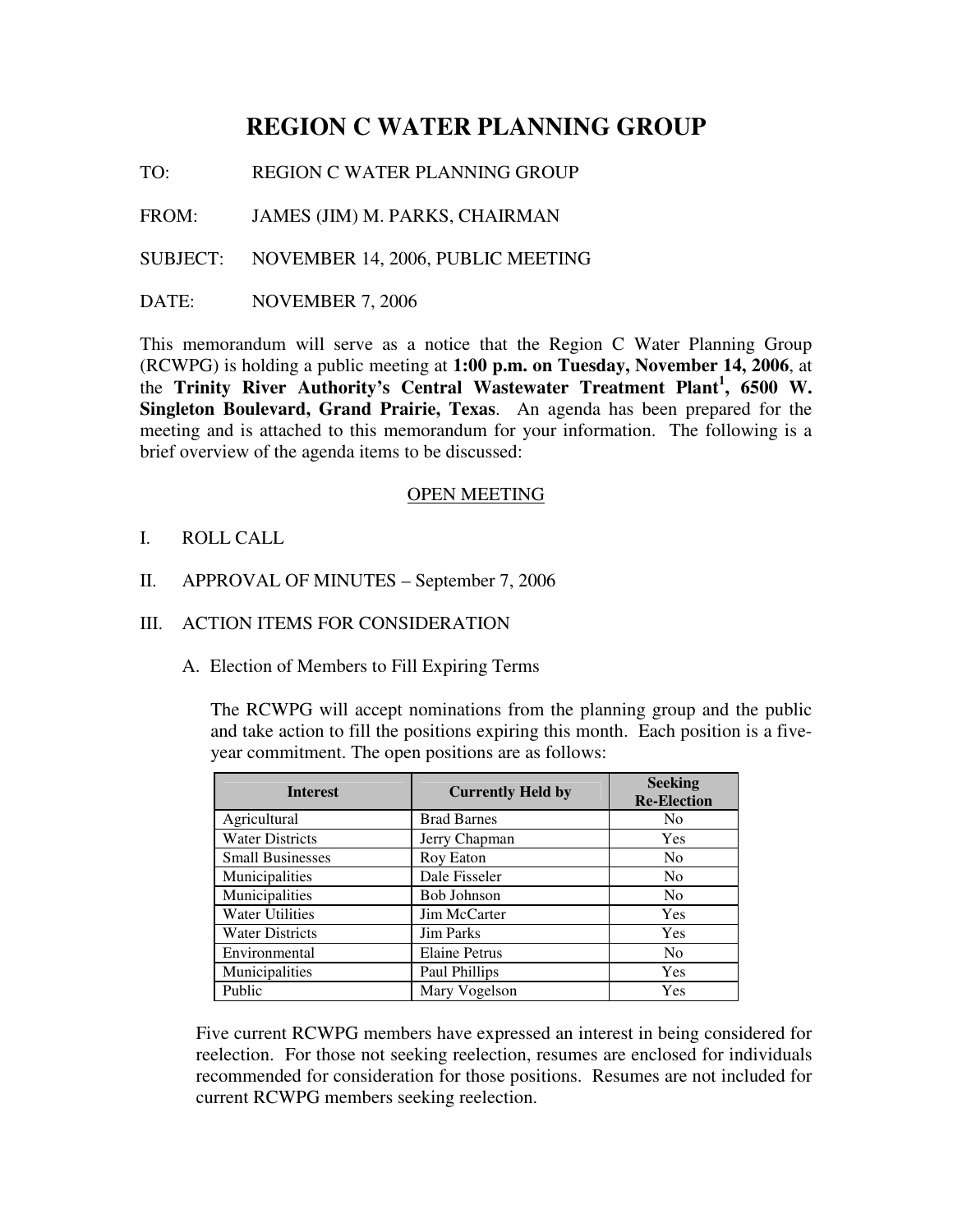B. Election of Officers for 2007

The officer nomination committee will present their recommended officer slate for 2007. The RCWPG will take action on the slate of officers.

C. Appointment of Regional Liaisons

The RCWPG will discuss the current appointments of Region C liaisons to Regions B, D, G, H, and I. The RCWPG may appoint new representatives or re-affirm current representatives to the neighboring regional water planning groups.

## IV. DISCUSSION ITEMS

A. Water Conservation and Drought Update for the North Texas Area

The North Texas Municipal Water District (NTMWD) will provide an update on the current drought situation in their service area. The NTMWD will discuss their water conservation program.

B. Proposed Updates to the Bylaws

The RCWPG will discuss the proposed updates to the bylaws.

C. Update on the Status of the Scope of Work for 2007-08

The consultants will update the RCWPG on the status of the scope of work submitted to the TWDB in September on behalf of the Region C Water Planning Group.

D. Schedule

The consultants will update the planning group on the proposed schedule.

## V. OTHER DISCUSSION

- A. Updates from the Chair
- B. Report from Regional Liaisons
- C. Report from TWDB
- D. Confirmation Date and Location of Next Meeting
- E. Other Discussion
- F. Acknowledgement of Guests
- G. Public Comments
- VI. ADJOURNMENT